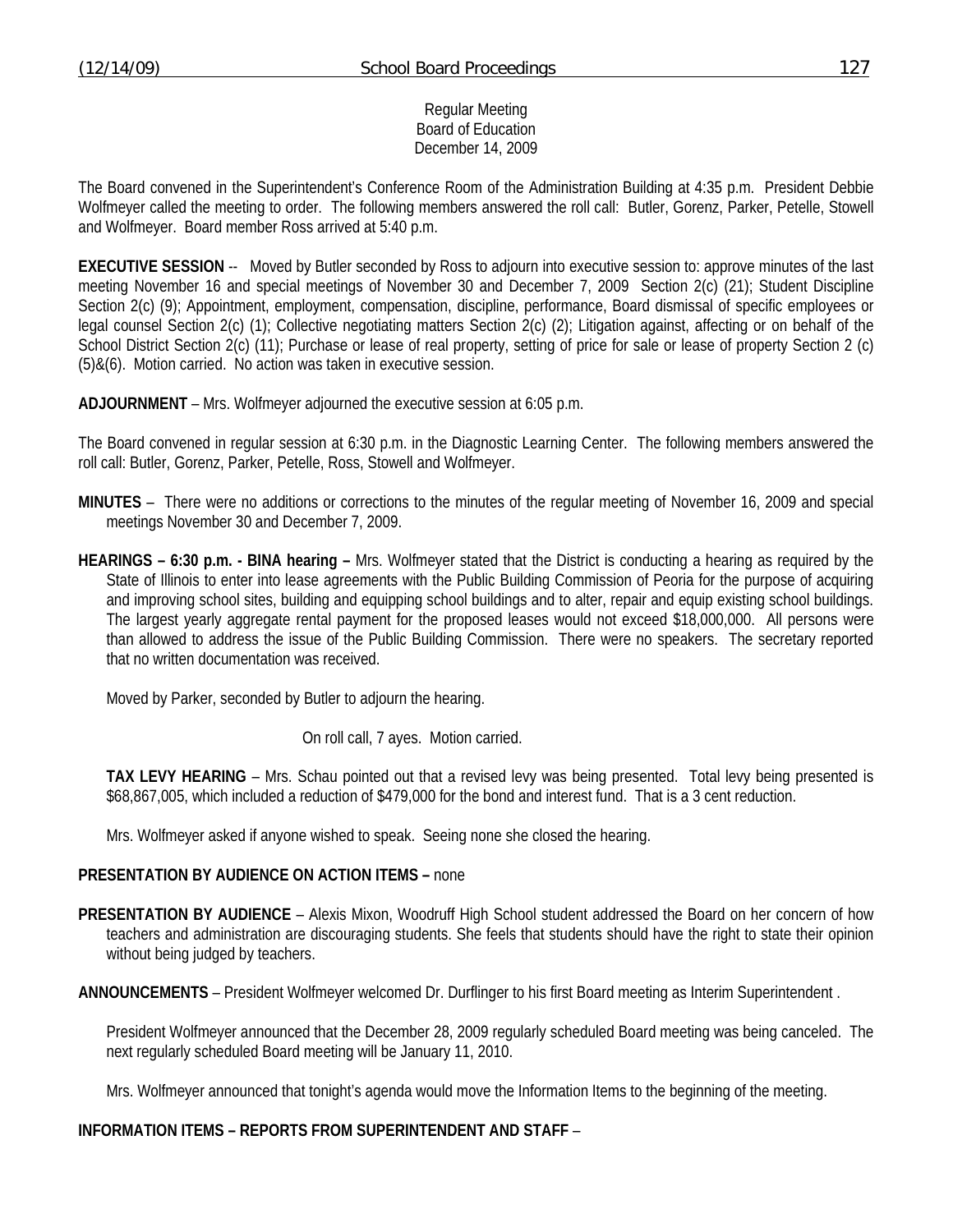1. GOAL 1 – STUDENT ACHIEVEMENT - Washington Gifted School Principal Joan Wojcikewych presented that to be in compliance with school code there is a new admission procedure to Washington Gifted School for students who live within Peoria Public Schools District 150 boundaries but are not presently enrolled in the District. To apply students must complete an application, pay \$40 for testing at Washington Gifted School and enroll for testing (WISC IV) from Bradley University. Deadline for application for out of district students is January 15, 2010. Selection for all students is done on a rated basis with all identifying information except sex being redacted.

Board member Petelle asked for information about the decline in ISAT scores at Washington Gifted School between the 5<sup>th</sup> and 8<sup>th</sup> grade levels.

- 2. Goal 2 FISCAL RESPONSIBILITY PURCHASE ORDERS OVER \$2,500 Ms. Schau presented this report for the Board's review. Questions were asked and answered regarding the report. Mrs. Schau reported that the PO's with Honeywell are being reviewed with the hope that those contracts can be canceled.
- 3. GOAL 3 QUALITY STAFF
- 4. GOAL 4 SAFE, CARING ENVIRONMENTS Mr. Paul Kouri from PSA Dewberry presented to the Board the site plans for the addition to Lincoln Middle School.
	- He noted that the present building has 67,000 sq. feet and the new K-4 addition will be 61,000
	- Cost for the new addition would range from \$14 to \$17 million
	- No additional property will be acquired
	- The new geo-thermal heating system would be for the new addition and current facility. Wells would be drilled inside the track, but the field would be re-sodded upon completion
	- The baseball field would remain intact
	- Lincoln and Woodruff High School will be titled to the PBC to receive O & M funding
	- At this time no consideration is being given to the sale of Woodruff High School

GOAL 5 – CULTURE OF CUSTOMER SERVICE – Requests under the Freedom of Information Act and Status of Such Requests (Copy is on file in the board secretary's office.) Dr. Durflinger reported that the District has received three new Freedom of Information Act requests since our last meeting. Of those new requests, all three were filled. Of the three pending requests noted on the November 16, 2009 board report, all three were filled.

# **CONSENT AGENDA –**

ADOPTION OF CONSENT CALENDAR -- Moved by Stowell, seconded by Butler adoption of the consent calendar.

On roll call, 7 ayes. Motion carried.

GIFTS TO SCHOOL DISTRICT – Moved by Stowell, seconded by Butler, that the following donations be accepted and letters of appreciation sent to the donors.

\$50.00 donated to Calvin Coolidge Middle School for athletics by Mr. Karl Kreeb

\$65.00 lobster dinner as a prize for Trivia Night at Calvin Coolidge Middle School donated by Dixon Fisheries

- Ten pound milk chocolate bar as a prize for Trivia Night at Calvin Coolidge Middle School, valued by the donor at \$60.00, donated by Great American
- Classroom supplies, valued by the donor at \$1,000.00, donated to Glen Oak Primary School by the "A Day Made Better 2009" Office Max Adopt-A-Classroom

School supplies, valued by the donor at \$100.00, donated by Glen Oak Christian Church to Glen Oak Primary School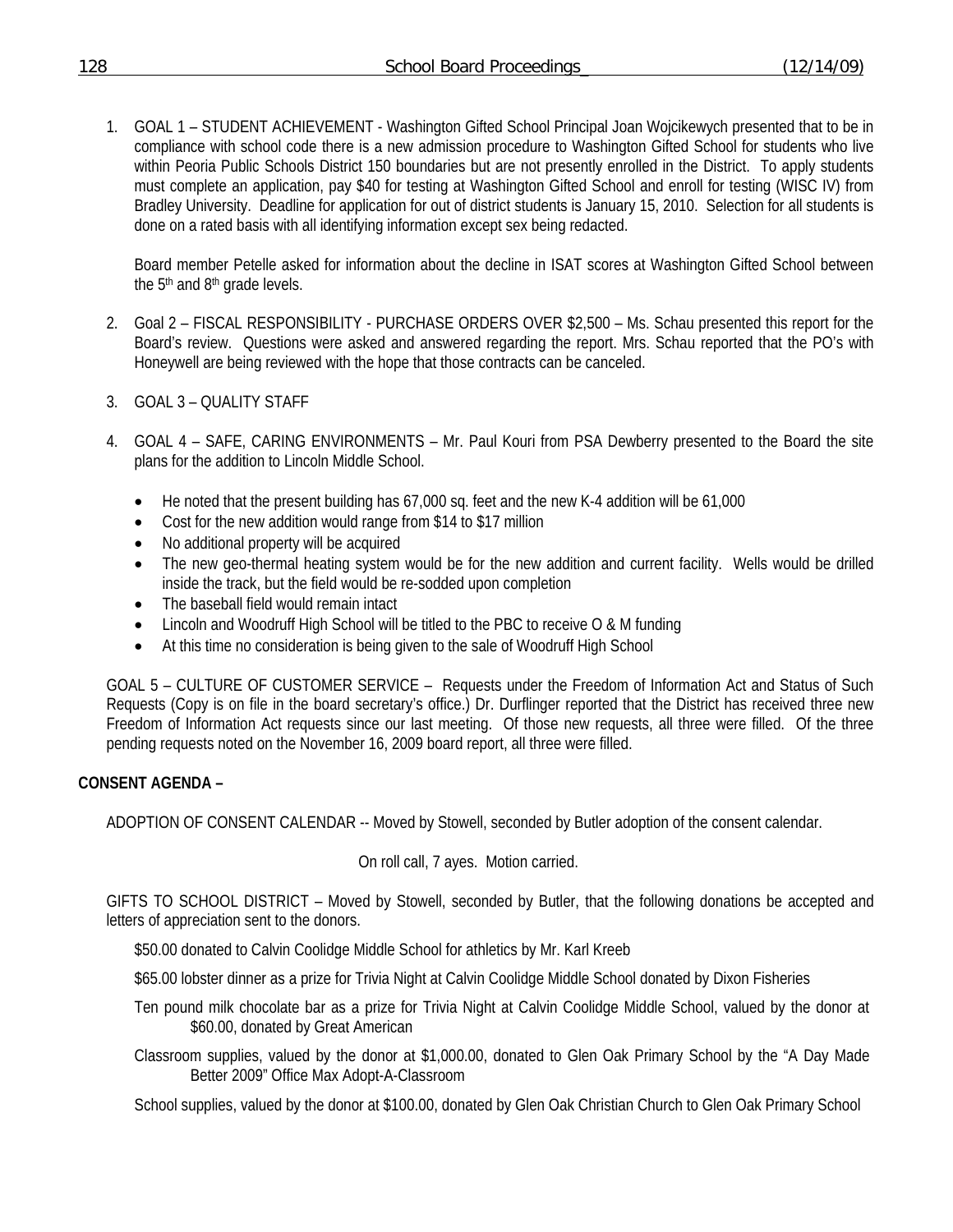- School supplies and uniforms for students, valued by the donor at \$500.00, donated to Glen Oak Primary School by Grace Presbyterian Church
- Carpeting for the library, valued by the donor at \$4,000.00, donated by Rotary North to Hines Primary School
- Hats, gloves and school supplies, valued by the donor at \$150.00, donated to Irving Primary School by Altrusa International
- Coats, hats, gloves and scarves, valued by the donor at \$350.00, donated by Alpha Kappa Alpha Sorority, Inc., Nu Pi Omega Chapter to Irving Primary School
- 6 cases of paper and 2 rolls of bulletin board paper, valued by the donor at \$500.00, donated by Dr. Helja Crow, Kemper Fellow, to Manual High School
- \$1,500.00 for scholarships, donated by Commerce Bank to Peoria Alternative High School
- Paper supplies, valued by the donor at \$250.00, donated by William T. Kemper Foundation to Roosevelt Magnet School
- \$10.00 for Basketball Jerseys donated by Mike & Teresa Green to Sterling Middle School
- \$150.00 for gym equipment donated by ITC, Inc. to Sterling Middle School
- \$100.00 for Basketball Jerseys donated by Megan Sturtevant to Sterling Middle School
- \$250.00 donated by First Federated Church to the Trewyn Middle School Incentive Breakfast
- Volunteer hours donated by South-West Kiwanis to the Trewyn Middle School Incentive Breakfast
- \$25.00 for the school fundraiser, donated by Mary Kay & Adrianna Pilgrim to Von Steuben Middle School
- \$59.50 for coffee and cups for Grandparents' Day donated by Heartland Coffees to Washington Gifted School
- 135 food items and 220 personal care items, valued by the donor at \$500.00, donated by Chris Reynolds for the Woodruff High School Food Drive
- \$2,000.00 donated by the Woodruff High School Faculty and Staff to the Key Club Food Drive and Fundraiser

On roll call, 7 ayes. Motion carried.

PAYMENT OF BILLS -- Moved by Stowell, seconded by Butler approval of the payment of the following bills.

| FUND | <b>DESCRIPTION</b>                  | BAL.SHEET<br><b>RFV</b> | <b>EXPENSE</b> | TOTAL          |
|------|-------------------------------------|-------------------------|----------------|----------------|
| 10   | EDUCATIONAL FUND                    | \$18,417.97             | \$716,697.89   | \$735,115.86   |
| 20   | <b>OPERATIONS, BLDG &amp; MAINT</b> |                         | \$230,207.33   | \$230,207.33   |
| 40   | <b>TRANSPORTATION</b>               |                         | \$89,362.57    | \$89,362.57    |
| 60   | CAPITAL PROJECTS                    |                         | \$10,254.66    | \$10,254.66    |
| 90   | CAPITAL IMPROVEMENTS                |                         | \$226,681.14   | \$226,681.14   |
| 95   | MID CENTRAL ASSOCIATION             |                         | \$0.00         | \$0.00         |
| 99   | PPS ADMIN OUTREACH PROG             |                         | \$0.00         | \$0.00         |
|      |                                     |                         | \$1,273,203.59 | \$1,291,621.56 |
|      |                                     |                         |                |                |

On roll call, 7 ayes. Motion carried.

REQUEST TO PURCHASE - Moved by Stowell, seconded by Butler approval of the following Request to Purchase.

1. Change Order # 1 – Valeska Hinton ECEC, Pavement - Requested by Pat Carrigan. Undercut subgrade areas and add Type B Base course

Contract amount \$57,870.00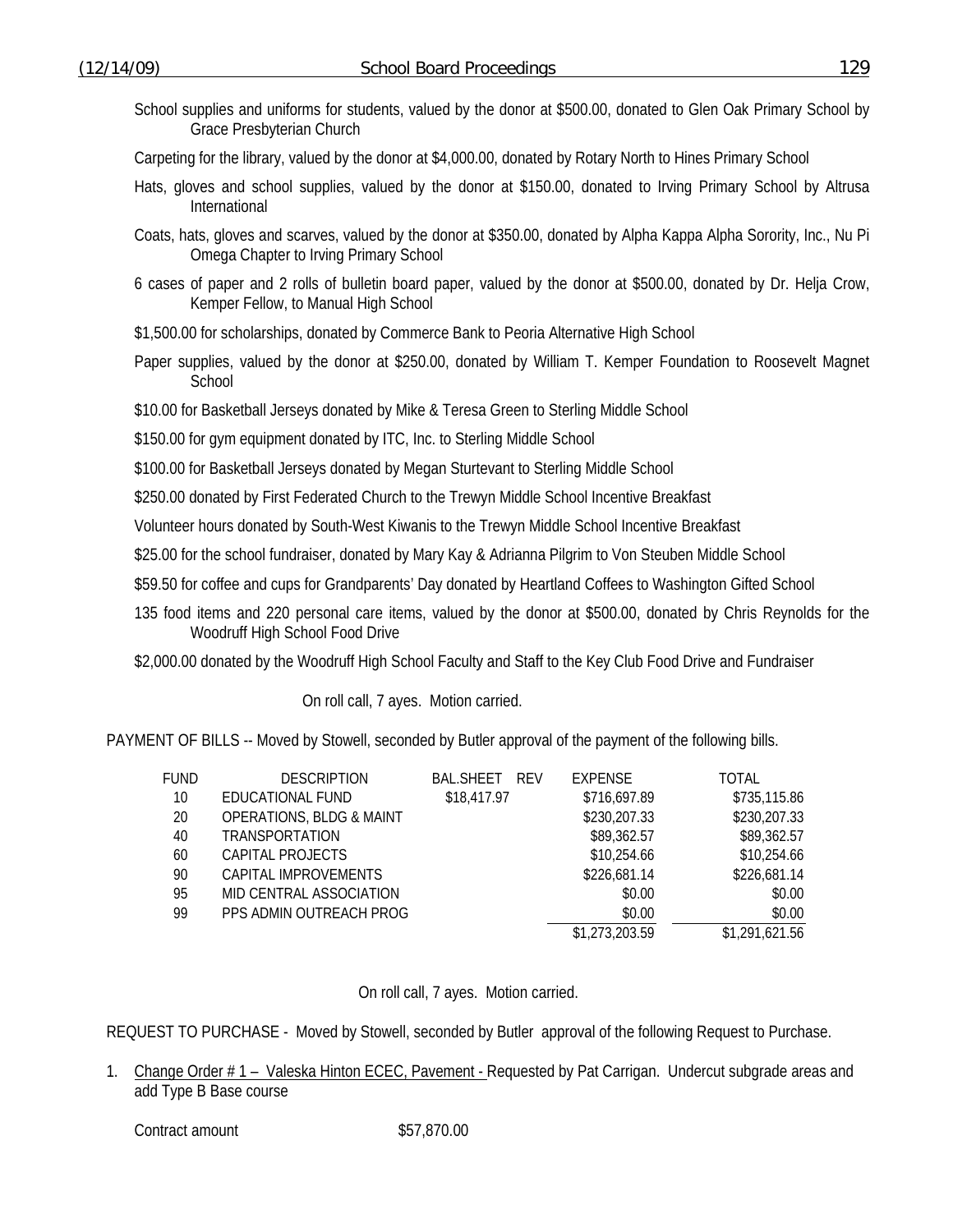|                                                                                                             | The contract Sum will be decreased by $-$ \$5,265.00 |                                                                                                                                                                                                                                                                                                             |                                                    |                                |
|-------------------------------------------------------------------------------------------------------------|------------------------------------------------------|-------------------------------------------------------------------------------------------------------------------------------------------------------------------------------------------------------------------------------------------------------------------------------------------------------------|----------------------------------------------------|--------------------------------|
|                                                                                                             |                                                      | New contract sum including this Change Order \$52,605.00<br>Southeastern Construction                                                                                                                                                                                                                       |                                                    |                                |
| CHANGE ORDER #8 - Thomas Jefferson School - Requested by David A. Ryon<br>Non-Insurance Related Work:<br>А. |                                                      |                                                                                                                                                                                                                                                                                                             |                                                    |                                |
|                                                                                                             | 1 <sub>1</sub>                                       | Per Field Order #4, Item 1.c. and h. for demolition and vinyl floor tile patching and replacement at partition<br>demolition locations and at toilet room, following Change Order subtotal to be added to scope of work under<br>Change Order #4.                                                           |                                                    |                                |
|                                                                                                             | 2.                                                   | Classroom #9: Delete flooring replacement for Classroom #9 as indicated in Room Finish Schedule, specified<br>replacement with "VET", existing flooring to remain.<br><b>DEDUCT</b>                                                                                                                         | <b>ADD</b><br>\$2,250.00                           | \$745.00                       |
|                                                                                                             | 3.                                                   | Due to Change Order #1-a. (demolition of existing plaster ceiling and replacement of suspended acoustical<br>tile ceiling), it was discovered that existing ductwork was being supported on ceiling rafters in lieu of<br>independently supported from roof rafters, requiring resuspension on new hangers. | ADD                                                | \$1,511.53                     |
|                                                                                                             | 4.                                                   | Change Order #5, Item #5, deleted Alternate Bid G2 for polycarbonate glazing of existing aluminum windows.<br>Prior to stop work notice, Contractor had completed field verification of window dimensions, glazing schedule<br>and submittal preparation. (10% of subcontract).                             |                                                    |                                |
|                                                                                                             | 5.                                                   | Due to deletion of 8 foot square skylights in Cafeteria, deduct cost of data conduit and wiring relocation.                                                                                                                                                                                                 | <b>ADD</b><br><b>DEDUCT</b>                        | \$2,675.00<br>\$2,900.00       |
|                                                                                                             | 6.                                                   | Delete relocation of air handler in Classroom #7 per Change Order #5, Item A.1.                                                                                                                                                                                                                             |                                                    |                                |
|                                                                                                             | 7.                                                   | Tape and finish drywall of infill installed by Owner, dividing Classrooms #26 and #28.                                                                                                                                                                                                                      | <b>DEDUCT</b>                                      | \$520.00                       |
|                                                                                                             | 8.<br>9.                                             | Deduct General Conditions (5%) on above.<br>Deduct Overhead and Profit (10%) on above.                                                                                                                                                                                                                      | ADD<br><b>DEDUCT</b><br><b>DEDUCT</b>              | \$300.00<br>\$21.92<br>\$46.04 |
|                                                                                                             |                                                      | DEDUCT SUBTOTAL ITEM A                                                                                                                                                                                                                                                                                      | <b>DEDUCT</b>                                      | \$506.43                       |
| В.                                                                                                          | 1.                                                   | Insurance-Related Work<br>Per Change Order #7, revise deduct subtotal of Item A.1.                                                                                                                                                                                                                          |                                                    |                                |
|                                                                                                             | 2.                                                   | Per Field Order #6, Item #3, at Classroom #20, provide metal studs and drywall (GWB) at closet bulkhead<br>above doors and at closet ceiling.                                                                                                                                                               | <b>DEDUCT</b>                                      | \$2,884.00                     |
|                                                                                                             | 3.                                                   | Per Field Order #6, Item 1, provide conduit and raceway for electrical power to duplex receptacles and data<br>jacks as indicated.                                                                                                                                                                          | ADD                                                | \$869.00                       |
|                                                                                                             | 4.                                                   | Add General Conditions (5%) on above.                                                                                                                                                                                                                                                                       | ADD<br>ADD                                         | \$8,380.00<br>\$318.25         |
|                                                                                                             | 5.                                                   | Add Overhead (10%) and Profit (10%) on above.                                                                                                                                                                                                                                                               | ADD                                                | \$1,336.65                     |
|                                                                                                             |                                                      | ADD SUBTOTAL ITEM B                                                                                                                                                                                                                                                                                         | ADD                                                | \$8,019.90                     |
|                                                                                                             | TOTAL ADD THIS CHANGE ORDER \$7,499.47               |                                                                                                                                                                                                                                                                                                             |                                                    |                                |
|                                                                                                             |                                                      | The original Contract Sum was<br>The Contract Sum will be increased by<br>The new Contract Sum including this Change Order will be                                                                                                                                                                          | \$1,568,549.41<br>7,499.47<br>\$<br>\$1,576,048.88 |                                |

130 School Board Proceedings (12/14/09)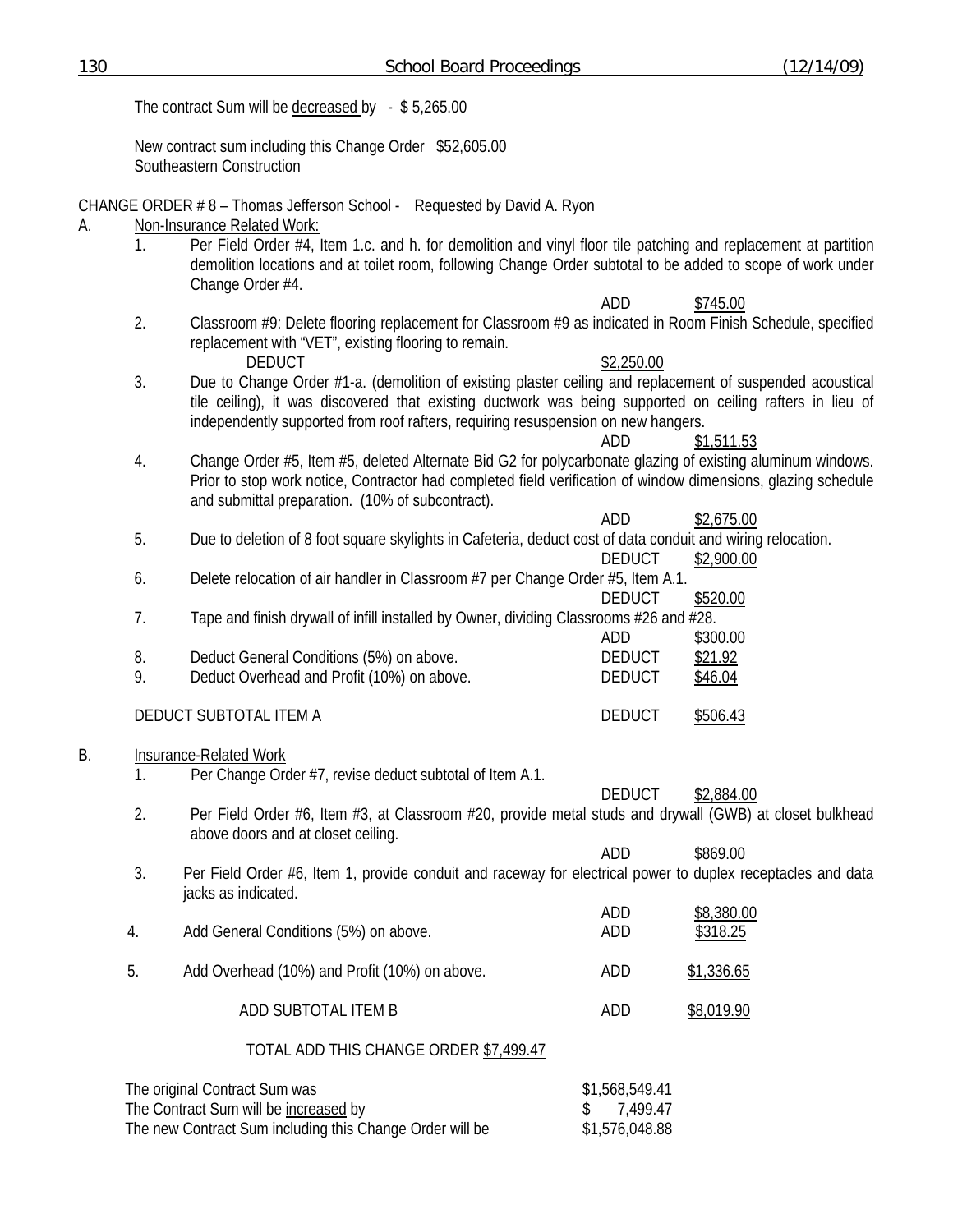Menold Construction

CHANGE ORDER # 9 Thomas Jefferson School **-** Requested by David A. Ryon

### A. Insurance-Related Work

1. Per Field Order #8, sand, patch, spot prime and apply two finish coats of white ceiling flat to the plaster ceiling of Custodian Room #125. Paint exposed piping at ceiling.

ADD \$1,120.00

- 2. Due to leaking roof drain, spud gravel and remove existing roof drain and strainer above fire-source Classroom #20; reflash drain bowl.
- ADD \$3,000.00 3. Due to rough-in locations of replacement drinking fountains (2) and electric water coolers (2), raise drain trap and CW supply piping.
- ADD \$7,474.00 4. Repair CMU masonry at plumbing rough-ins at EWC and DF (See Item 3. above) and closing in of holes in masonry.

ADD \$4,980.00

5. Structural steel joists of Auditorium/Gymnasium shall be cleaned and painted, and sprinkler (schedule 40 black iron) steel pipe shall be primed and painted, per Field Order #7.B.

ADD \$7,105.00

6. Add General Conditions (5%) on above. ADD \$1,183.95 7. Add Overhead (10%) and Profit (10%) on above. ADD \$4,972.59

## TOTAL ADD THIS CHANGE ORDER \$29,835.54

| The original Contract Sum was                             | \$1,576,048.88 |
|-----------------------------------------------------------|----------------|
| The Contract Sum will be increased by                     | \$29,835.54    |
| The new Contract Sum including this Change Order will be. | \$1,605,884.42 |

Menold Construction

On roll call, 7 ayes. Motion carried.

HUMAN RESOURCE REPORT -- Moved by Stowell, seconded by Butler approval of the following human resource report as presented by the administration.

| <b>Certified Personnel</b>                                                            | <b>Effective Date</b> |
|---------------------------------------------------------------------------------------|-----------------------|
| Appointments                                                                          |                       |
| Teacher - Full Time New Hire                                                          |                       |
| Bain, Leeann - Garfield / Kindergarten (From Part Time)                               | 11/30/09              |
| Grabowski, Jody - Manual / Special Education                                          | 12/15/09              |
| Osborn, Louise – Lincoln / 6 <sup>th</sup> & 7 <sup>th</sup> Literature/Language Arts | 12/15/09              |
| Streeky, James - Manual / Chemistry                                                   | 11/30/09              |
| Teacher - Full Time Pink Slip Recall                                                  |                       |
| Durr, Matthew - Hines / Pre-Kindergarten                                              | 11/17/09              |
| Teacher - Full Time Off-Schedule                                                      |                       |
| Kirkton, Janet - Manual / JROTC                                                       | 12/07/09              |
| Teacher - Part Time New Hire                                                          |                       |
| Hayward, Natalie – Garfield / Language Arts Prep (From Sub)                           | 12/15/09              |
| Kruse, Jennifer - Garfield / Language Arts Prep                                       | 12/15/09              |
| Leave of Absence                                                                      |                       |
| Teacher - Full Time                                                                   |                       |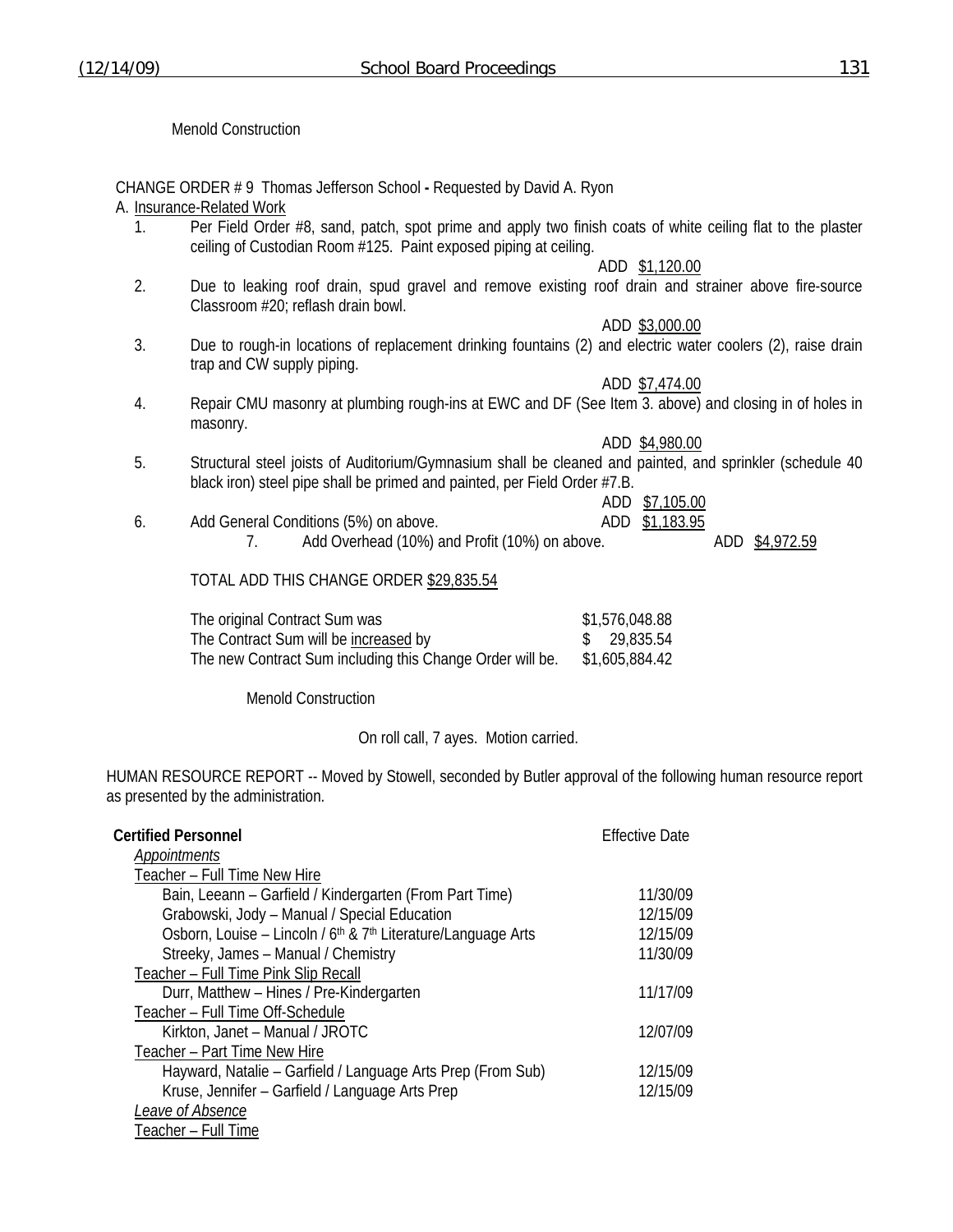| 132 | School Board Proceedings                                                     |          | (12/14/09) |
|-----|------------------------------------------------------------------------------|----------|------------|
|     |                                                                              |          |            |
|     | Mitchell, Myskeshia - Trewyn / Academic Leave 1/4/2010-5/14/2010             | 01/04/10 |            |
|     | Retiree<br>Teacher                                                           |          |            |
|     | Foreman, Lillie - Mark Bills / Date Change From 06/30/11                     | 06/30/10 |            |
|     | Resignations                                                                 |          |            |
|     | Teacher - Full Time                                                          |          |            |
|     | Weese, Michael - Von Steuben / Relocation                                    | 12/18/09 |            |
|     |                                                                              |          |            |
|     | <b>Non-Certified Personnel</b>                                               |          |            |
|     | Appointments<br><b>Administration Full Time</b>                              |          |            |
|     | Henry, John - Transportation / Assistant Director From Router                | 12/15/09 |            |
|     | Coach - Part Time                                                            |          |            |
|     | Hursey, Todd - Richwoods / Basketball Remove Interim Status                  | 11/18/09 |            |
|     | McGee-Lintz, Olivia - Manual / Dance Coach                                   | 12/15/09 |            |
|     | Thornton, Tim - Peoria High / Head Football Coach                            | 12/15/09 |            |
|     | Custodian - New Hire                                                         |          |            |
|     | Aguster, Delano - Von Steuben From Interim to Full time                      | 12/15/09 |            |
|     | Custodian - New Hire - Interim                                               |          |            |
|     | Humke, Ronald - Buildings and Grounds                                        | 12/15/09 |            |
|     | <b>Para Professionals</b>                                                    |          |            |
|     | <u>Teacher Assistant</u>                                                     |          |            |
|     | Ortiz Rosario, Emilda - Irving                                               | 12/15/09 |            |
|     | Craig, Mark - Glen Oak                                                       | 12/15/09 |            |
|     | <b>Parent Partnership Coach</b>                                              |          |            |
|     | Taylor, Dramande - Lincoln                                                   | 12/15/09 |            |
|     | <b>Transportation</b>                                                        |          |            |
|     | <b>Driver</b>                                                                | 11/13/09 |            |
|     | Kidd, Jimmy<br>Wood, Tavaras                                                 | 11/23/09 |            |
|     | Monitor                                                                      |          |            |
|     | Grant, Kevin                                                                 | 12/15/09 |            |
|     | Parker, Joyce                                                                | 12/01/09 |            |
|     | <b>Miscellaneous</b>                                                         |          |            |
|     | <b>Tutor Assistant</b>                                                       |          |            |
|     | Ryan, Melisa - Franklin Edison                                               | 12/01/09 |            |
|     | Oberholtzer, Jessica - Calvin Coolidge                                       | 12/15/09 |            |
|     | Intermediate Family Medical Leave                                            |          |            |
|     | Transportation                                                               |          |            |
|     | Criss, Tatisha                                                               | 10/10/09 |            |
|     | <b>Worker's Compensation</b>                                                 |          |            |
|     | Chavez, Deborah                                                              | 12/02/09 |            |
|     | Winkler, Rebecca                                                             | 12/02/09 |            |
|     | Retirements                                                                  |          |            |
|     | Para-Professional - Full Time<br>Mailloux, Brenda - Richwoods / Teacher Aide | 06/24/10 |            |
|     | Catalogers - Full Time                                                       |          |            |
|     | Haugens, Kaithleen - Roy Ricketts                                            | 06/30/10 |            |
|     | Mellen, Linda Sue - Roy Ricketts                                             | 06/30/10 |            |
|     | Resignation                                                                  |          |            |
|     | Cafeteria                                                                    |          |            |
|     | Foster, Cheryl - Other Employment                                            | 11/23/09 |            |
|     | Para Professional                                                            |          |            |
|     |                                                                              |          |            |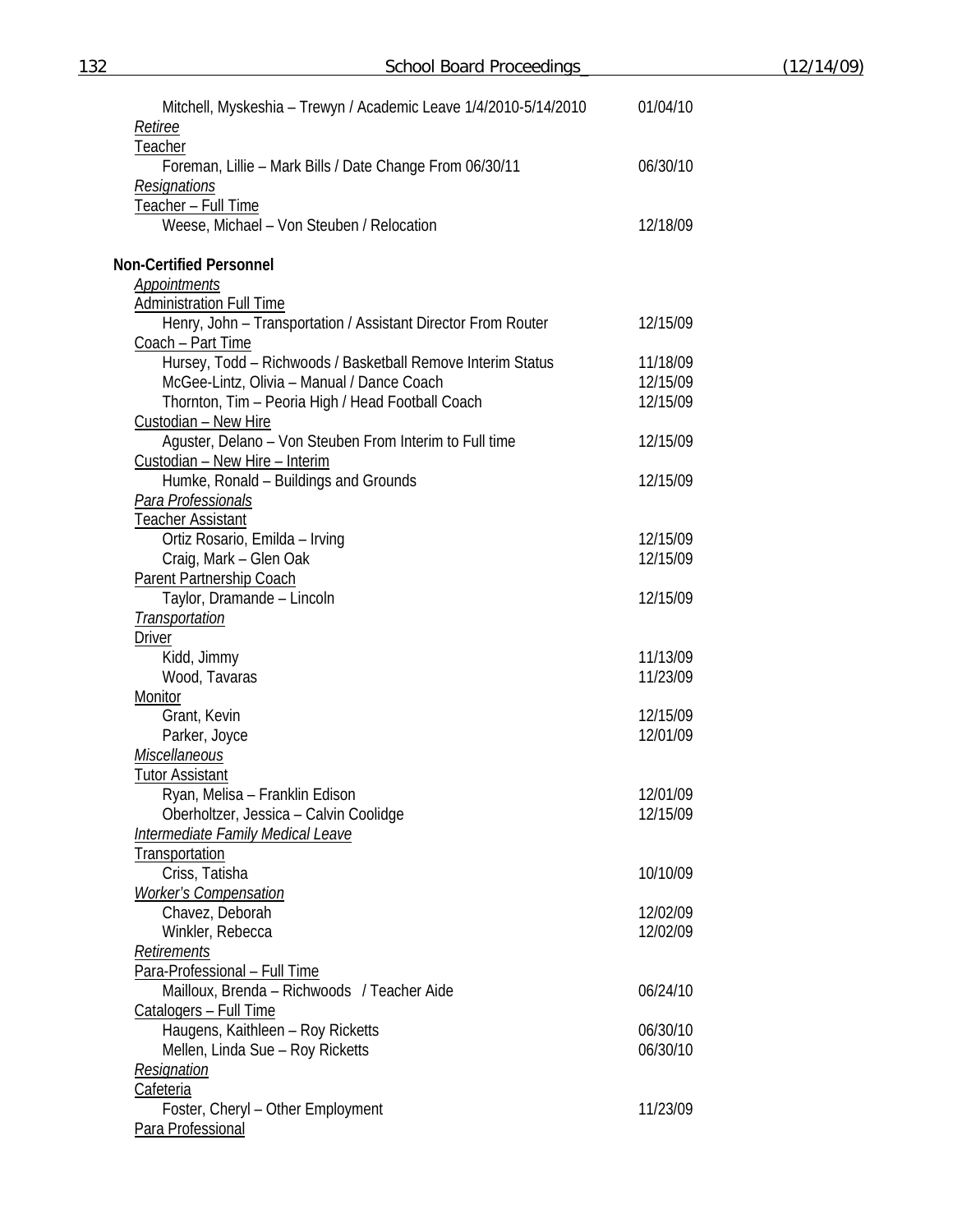| Teacher Aide - Full Time                       |          |
|------------------------------------------------|----------|
| Armstrong, Amanda - Going Back to School       | 01/04/10 |
| <b>Student Assistant Advisor - Full Time</b>   |          |
| Moss, Marie - Manual                           | 12/15/09 |
| Transportation                                 |          |
| Christian, Dorothy - No Reason Given           | 11/02/09 |
| England-Vargas, Dorothy - No Reason Given      | 10/23/09 |
| Terminations                                   |          |
| <b>Extended Care Provider</b>                  |          |
| Bradley, Jacqueline - Temporary Position       | 06/30/09 |
| McWhirter, Michael - Temporary Position        | 06/30/09 |
| Transportation                                 |          |
| Banks, Tara - Driver / Unable to Pass Physical | 11/02/09 |
| Durham, Sandra - Monitor / Job Abandonment     | 10/14/09 |
| Underwood, Russell - Monitor / Job Abandonment | 12/09/09 |
| <b>Tutor Assistant</b>                         |          |
| Johnson, Camille - Temporary Position          | 06/30/09 |
|                                                |          |
| <b>Certified Substitutes</b>                   |          |
| Appointments                                   |          |
| Teachers<br>Banko, D. Andrew                   | 12/15/09 |
| Bloom, Virginia                                | 12/15/09 |
| Cioni, Nicholas                                | 12/15/09 |
| Frederickson, Martha                           | 1215/09  |
| Furr, Janet                                    | 12/15/09 |
| Garner, Stefanie                               | 12/15/09 |
| Gathers, Tracy                                 | 12/15/09 |
| Hentchel, Samuel                               | 12/15/09 |
| Hewitt, Cashonda                               | 12/15/09 |
| Nugen, Megan                                   | 12/15/09 |
| Ritz, Janice                                   | 12/15/09 |
| Stanek, Pamela                                 | 12/15/09 |
| Stone, Terri                                   | 12/15/09 |
| Super, Maurice                                 | 12/15/09 |
| Waibel, Mathew                                 | 12/15/09 |
| Wayland, JoAnne                                | 12/15/09 |
| Werckle, John                                  | 12/15/09 |
| Werckle, Shannan                               | 12/15/09 |
| <b>Resignations</b>                            |          |
| <b>Teachers</b>                                |          |
| Gilmore, Brian - Other Employment              | 12/02/09 |
| Shotick, Claire - Other Employment             | 11/12/09 |
| Vanderburg, Jody - Other Employment            | 11/17/09 |
| White, Melody - Other Employment               | 12/14/09 |
| Terminations                                   |          |
| <b>Teachers</b>                                |          |
| Black, Curtis - Job Performance                | 11/10/09 |
| Scooler, James - Job Abandonment               | 11/23/09 |
| Stephens, Alex - Job Abandonment               | 12/01/09 |
| <b>Non-Certified Substitutes</b>               |          |
| <b>Appointments</b>                            |          |
| <b>Behavioral Attendants</b>                   |          |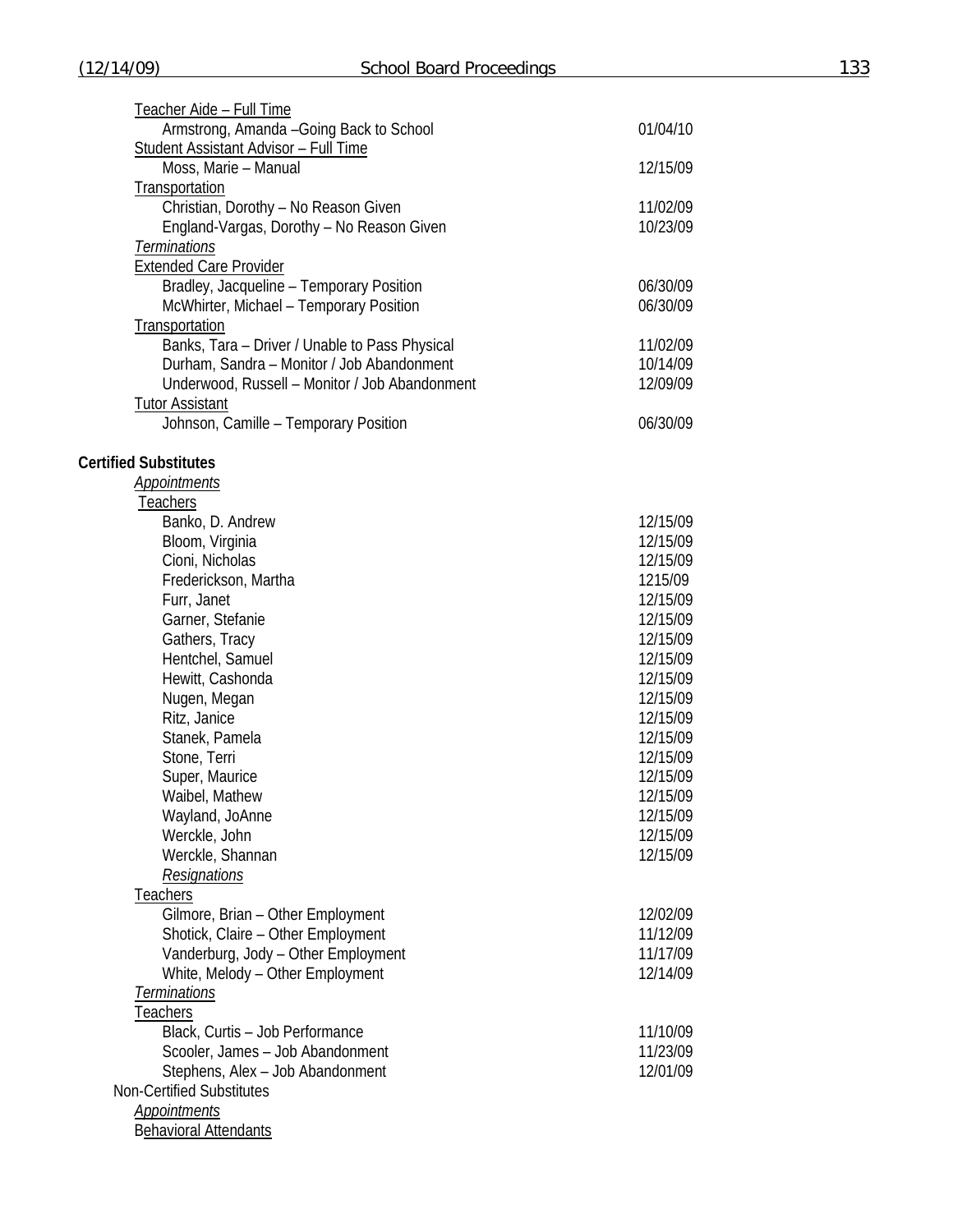| Harris, Vanessa                                              | 12/15/09 |
|--------------------------------------------------------------|----------|
| Winters, Michael                                             | 12/15/09 |
| <b>Student Workers</b>                                       |          |
| Alexander, Jacob                                             | 12/15/09 |
| Anderson, Charles                                            | 12/15/09 |
| Barnett, Amanda                                              | 12/15/09 |
| Bowling, Shaelynn                                            | 12/15/09 |
| Howard, Charles                                              | 12/15/09 |
| Ingram, Christopher                                          | 12/15/09 |
| March, Wenoke                                                | 12/15/09 |
| Milor, Pierre                                                | 12/15/09 |
| Monroe, Emily                                                | 12/15/09 |
| Robinson, Odell                                              | 12/15/09 |
| Russell, Darren                                              | 12/15/09 |
| Trussler, Shelly                                             | 12/15/09 |
| Welch, Larry                                                 | 12/15/09 |
| Wright, Bianca                                               | 12/15/09 |
| <b>Teacher Aides</b>                                         |          |
| Caldwell, Grace                                              | 12/15/09 |
| Resignations                                                 |          |
| <b>Behavioral Attendants</b>                                 |          |
| Jefferson, Erin - Relocation                                 | 11/13/09 |
| Sutton, Sara - Other Employment                              | 11/13/09 |
| Terminations                                                 |          |
| <b>Behavioral Attendants</b>                                 |          |
| Alexander, Sequoia - Job Performance                         | 11/23/09 |
| Jackson, Ayana - Job Abandonment                             | 11/20/09 |
| Lobdell, Marcella - Did Not Return for 2009-2010 School Year | 11/20/09 |
| Porter, Chawana - Job Performance                            | 11/20/09 |
| Robinson, Brianca - Job Performance                          | 12/09/09 |
| Scott, Shantea - Job Abandonment                             | 11/20/09 |
| Smith, Bryanna - Did Not Return for 2009-2010 School Year    | 11/20/09 |
| White, Cindy - Did Not Return for 2009-2010 School Year      | 11/20/09 |
| Winters, Zelena - Did Not Return for 2009-2010 School Year   | 11/20/09 |
| Young, Tiara - Job Performance                               | 11/20/09 |
| Job Coaches                                                  |          |
| Barber, Tricka - Did Not Return for 2009-2010 School Year    | 11/30/09 |
| Boyd, Maryann - Did Not Return for 2009-2010 School Year     | 11/30/09 |
| Daugherty, Judith - Did Not Return for 2009-2010 School Year | 11/30/09 |

On roll call, 7 ayes. Motion carried.

TRAVEL REQUESTS - Moved by Stowell, seconded by Butler approval of the travel requests as presented by the administration. (Copy is on file in the board secretary's office.)

On roll call, 7 ayes. Motion carried.

APPROVAL OF AGREEMENT WITH JTC TECHNOLOGIES – Moved by Stowell, seconded by Butler, that the Board of Education approves the JTC Technologies LLC – ABC Signup Software Subscription Agreement.

On roll call, 7 ayes. Motion carried.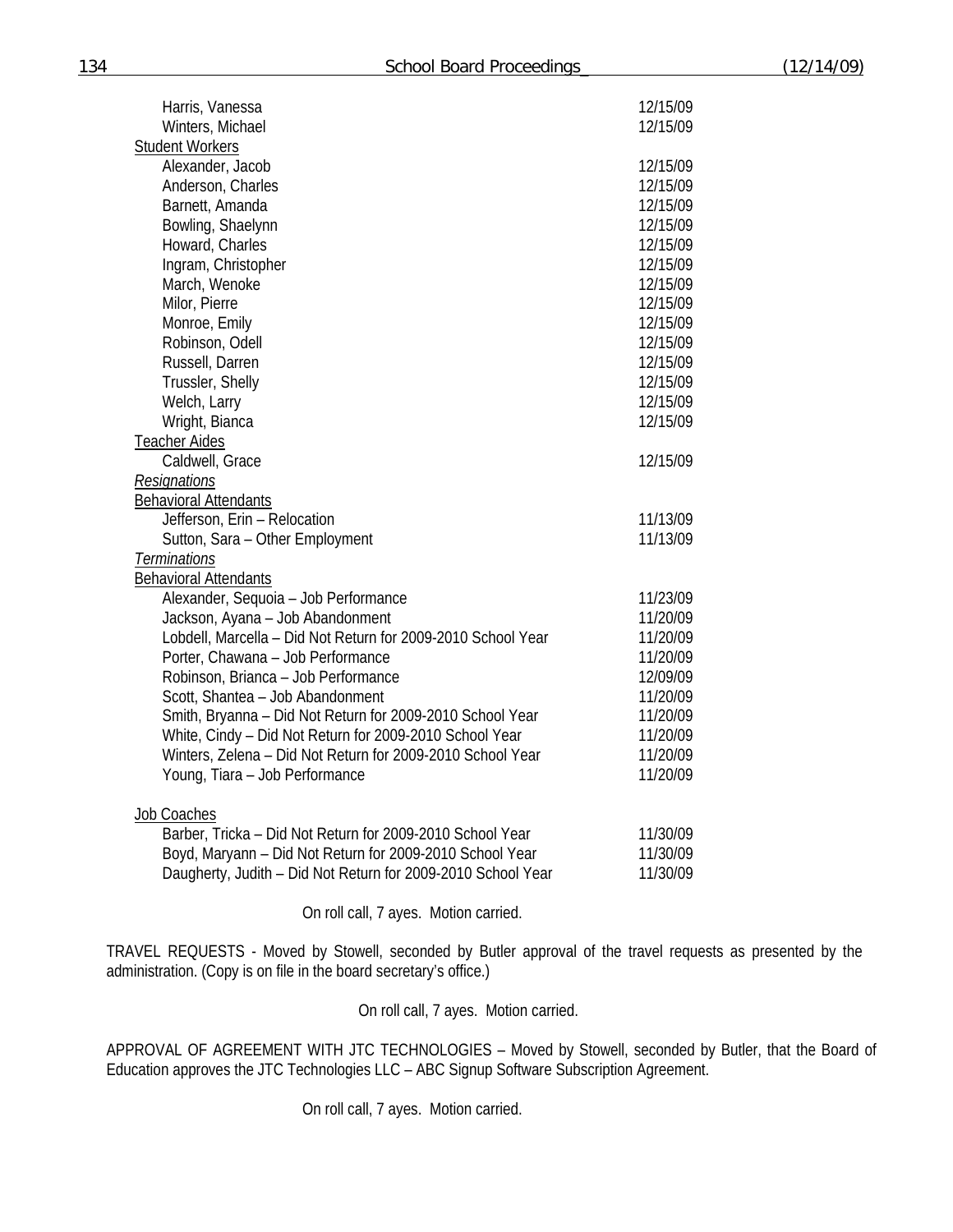APPOINTMENT OF TEMPORARY AND ASSISTANT FOIA OFFICERS – Moved by Stowell, seconded by Butler that the Board of Education approve the appointment of Stacey Shangraw as Temporary FOIA Officer and Cindy Morris as Assistant FOIA Officer.

On roll call, 7 ayes. Motion carried.

DECLARE SURPLUS PROPERTY AND AUTHORIZE DISPOSITION – Moved by Stowell, seconded by Butler that the Board of Education approves the declaration of the following surplus property and authorize its disposition through auction or other means:

Approximately 500 various Chinese language workbooks

2 boxes of posters and miscellaneous Chinese language materials

Discussion was held among Board members on saving the workbooks, using them for after school language clubs and exploring where we are going with the Mandarin language program. Mr. Stowell stated that he felt the Mandarin program was a great success and he would like a higher priority placed on the Mandarin than those being taught. Ms. Grzanich stated that the materials could be used at a later date and there would be no cost for storage. Dr. Durflinger stated that the workbooks could be held for a time with no cost to the District with hope of reinstating some type of program.

President Wolfmeyer pulled this action item.

AUTHORIZATION OF AGREEMENT WITH COUNSELING AND FAMILY SERVICES – Moved by Gorenz, seconded by Butler that the administration be authorized to enter into a contractual agreement with Counseling and Family Services to provide therapeutic respite program for our students who have been suspended.

After discussion among Board members on the appropriateness of suspended students being on school property, and suspended students receiving services on school property, President Wolfmeyer pulled the action item for further clarification. Administration will review our current policy and recommended revisions.

## **DELIBERATION AGENDA** -.

Review of Suspensions - Moved by Ross seconded by Gorenz that the Review of Suspensions listed on the report dated December be approved as presented.

On roll call, 7 ayes. Motion carried.

Expulsions – Moved by Ross seconded by Gorenz that the Expulsions listed on the report dated December 14, 2009 be approved as presented.

> On roll call, 6 ayes. Butler, Parker, Petelle, Stowell, Wolfmeyer, Gorenz 1 nay. Ross. Motion carried.

Revocation of Board Probation – Moved by Ross seconded by Gorenz that the Expulsions listed on the Revocation of Board Probation Report dated December 14, 2009 be approved as presented.

> On roll call, 6 ayes. Butler, Petelle, Spangler, Stowell, Wolfmeyer, Gorenz 1 nay. Ross. Motion carried.

FIRST READING OF BOARD POLICIES – Moved by Stowell, seconded by Petelle that this be the first reading of the following Board Policies:

4:55 – Operational Services – Use of Credit and Procurement Cards – new policy

4:105 – Operational Services Surveillance of Facilities and Grounds - new policy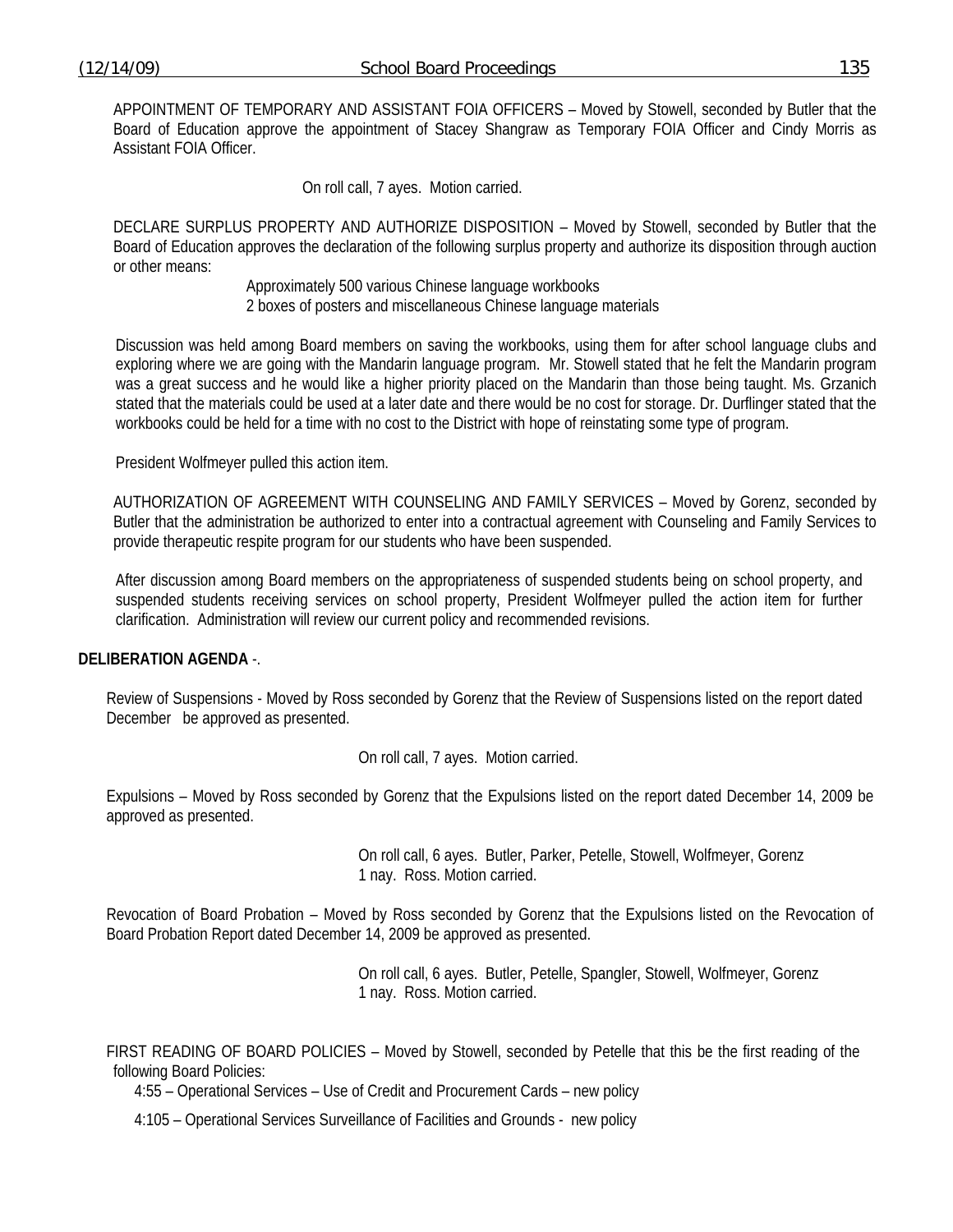4:140 - Operational Services – Waiver of Student Fees – change to policy

5:240 - Professional Personnel – Suspension and Administrative Leave – change to policy

7:65 - Students – School (NCLB) Choice and Supplemental Educational Services (SES) – change to policy

Final reading will be at the January 11, 1009 meeting.

On roll call, 7 ayes. Motion carried.

ADOPTION OF TAX LEVY – Moved by Ross, seconded by Butler that the resolution setting the 2009 tax levies be approved.

Mr. Stowell would like to see going forward EAV calculated year over year including a negative multiplier to proactively see what the impact on the budget would be.

On roll call, 7 ayes. Motion carried.

ACCEPTANCE OF ANNUAL AUDIT – Moved by Stowell, seconded by Parker that after a report and explanation of the 2008-2009 Audit Report, the receipt of the Audit Report is noted and that same be filed.

On roll call, 7 ayes. Motion carried.

INTER-FUND LOANS – Moved by Parker, seconded by Ross that the Treasurer is authorized to make the following interfund loans, from time to time, as the Treasurer determines appropriate:

- 1. Transfers from the Operation and Maintenance Fund to the Educational Fund or the Fire Prevention and Safety Fund.
- 2. Transfers from the Educational Fund to the Operation and Maintenance Fund or the Fire Prevention and Safety Fund.
- 3. Transfers from the Operations and Maintenance Fund or the Educational Fund to the Transportation Fund.
- 4. Transfers from the Transportation Fund to the Operations and Maintenance Fund, Educational Fund or Fire Prevention and Safety Fund.

The Treasurer shall make such necessary transfers on the books and records of the Treasurer and such loans shall be repaid and retransferred to the proper fund within three (3) years of the date of the original transfer. This authorization shall be effective beginning July 1, 2009 and continue from year to year unless terminated revoked or amended by further action of this Board of Education.

Mrs. Schau explained that in conjunction with the Action Item on using the proceeds from the Sale of Working Cash Bonds, this action item covers the co-mingling of funds that occur in the cash account to cover expenses. Mrs. Schau noted that the Board would not be notified when each transfer occurred, but she is working to present a cash flow statement that will show the transfers between funds.

On roll call, 7 ayes. Motion carried.

RESOLUTION REGARDING USE OF PROCEEDS FROM THE SALE OF WORKING CASH FUND BONDS - Schau *Proposed Action*: The Board of Education has previously established a Working Cash Fund and approved the sale of Working Cash Fund Bonds. The attached resolution amends and restates the Resolution dated May 18, 2009 concerning the use of the Working Cash Fund by the District for the 2009-2010 fiscal year.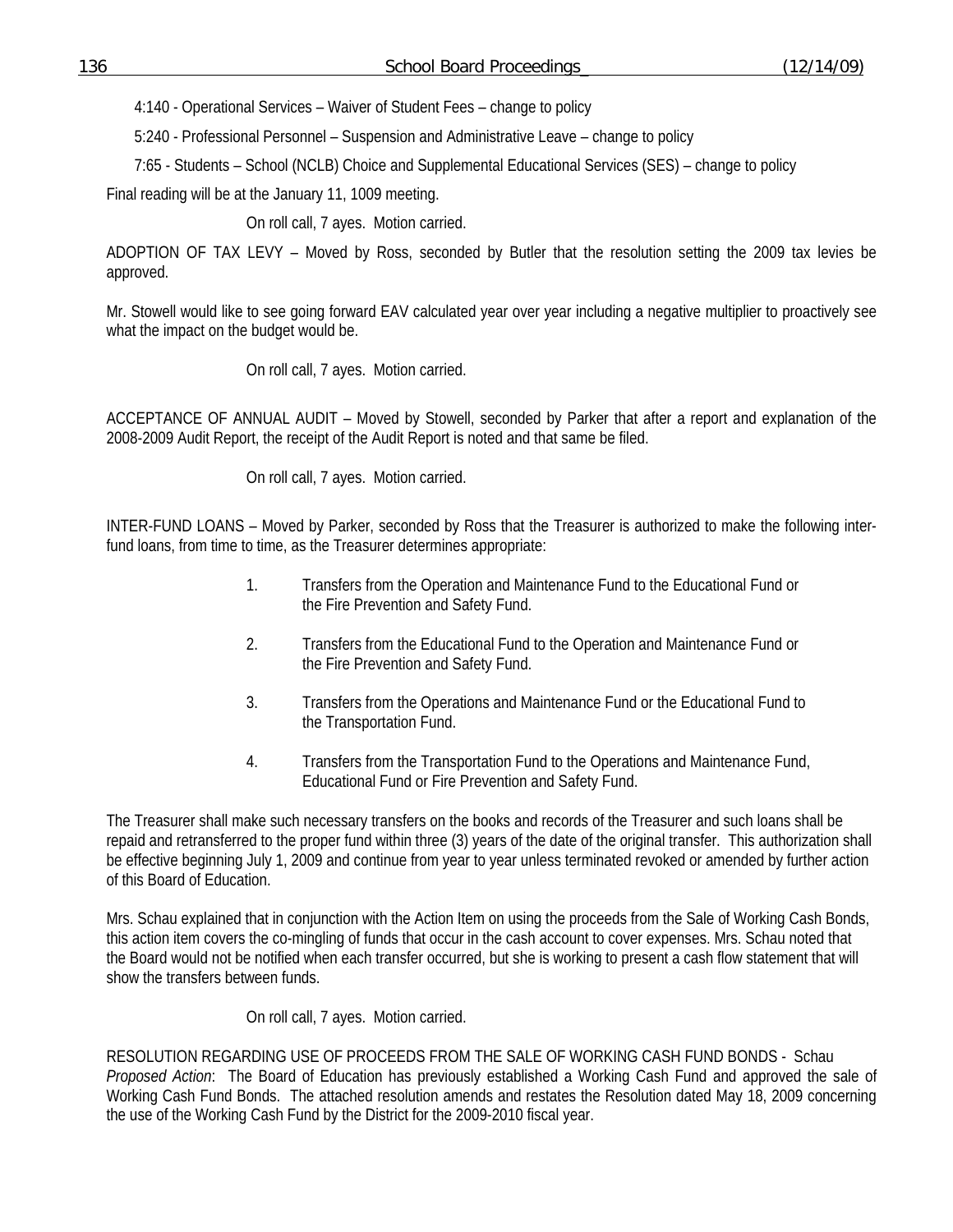Mrs. Schau stated that this Action item clarifies how the District will use the funds. Discussion was held on changing the action item to include "Any loans will be repaid at the end of each year unless approved by 5 of 7 Board members."

Dr. Durflinger commented that during their discussion with Standard and Poor is was very important to them that the "super majority" was needs for the working cash fund. We did receive an A+ rating.

The maker of the motion and the seconder consented to the amendment. The amended motion now reads: The Board of Education has previously established a Working Cash Fund and approved the sale of Working Cash Fund Bonds. The attached resolution amends and restates the Resolution dated May 18, 2009 concerning the use of the Working Cash Fund by the District for the 2009-2010 fiscal year. Any loans will be repaid at the end of each year unless approved by 5 of 7 Board members.

## On roll call, 7 ayes. Motion carried.

RESOLUTION FOR PBC LEASES – Moved by Gorenz, seconded by Parker consideration of a resolution providing for the levy and collection of a direct-annual tax to pay rent payable under lease agreements between the District and the Public Building Commission of Peoria. (PBC Series 2009 C)

Mrs. Schau noted that these bonds are for the remodeling of Lincoln Middle School and Peoria High School.

On roll call, 7 ayes. Motion carried.

RESOLUTION FOR LIFE SAFETY BONDS (District 150 Series 2009 D) – Moved by Gorenz, seconded by Parker Consideration of a Resolution providing for the issue of school fire prevention and safety bonds of the District.

Mr. Mike McCanna of Speer Financial, Inc. presented to the board that bids have been submitted and it is the opinion of Speer Financial that they should be accepted. They recommend that the Series 2009C be awarded to the bidders at a price of \$5,329,725.00, being at a true rate of 4.4266%, the Series 2009D Bonds be awarded to the bidders at a price of \$5,946,000.00, being at a true interest rate of 4.2919% and the Series 2009E Bonds be awarded to the bidders at a price of \$1,584,793.10, being at a true interest rate of 4.1033%. The Health Life Safety Bonds are part of the "Build America Bonds" and 35% of the interest cost is paid by the Federal Government (the rate was 6.5 with 35% paid for an effective rate of 4.29%)

On roll call, 7 ayes. Motion carried.

RESOLUTION FOR REFUNDING OF 2005 GENERAL OBLIGATION BONDS (District 150 Series 2009 C & E) – Moved by Ross, seconded by Stowell consideration of a resolution providing for the issue of refunding bonds of the District.

On roll call, 7 ayes. Motion carried.

RESOLUTION FOR ESCROW AGREEMENT FOR REFUNDING BONDS – Moved by Stowell, seconded by Ross consideration of a resolution authorizing and directing the execution of an escrow agreement in connection with the issue of refunding bonds of the District.

On roll call, 7 ayes. Motion carried.

APPROVAL OF BILLS – Moved by Butler, seconded by Stowell that during the period between December 14, 2009 and the next regular School Board meeting, the Comptroller/Treasurer is given full authority to approve and pay any amounts due and owing by the School District which, in her judgment, in the best interest of the School District, require payment prior to the next regular School Board Meeting.

On roll call, 7 ayes. Motion carried.